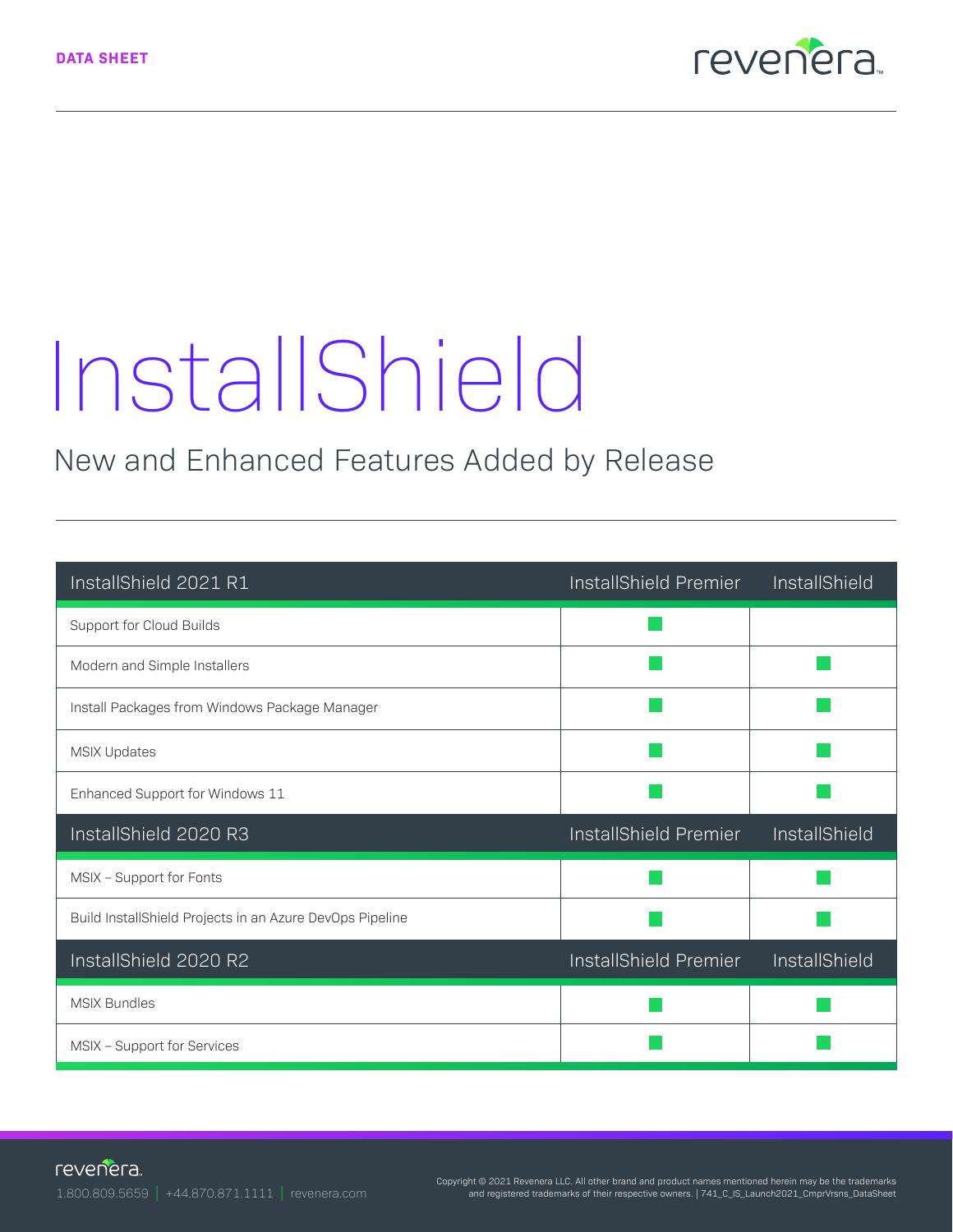| InstallShield 2020 R1                                                                          | InstallShield Premier | InstallShield |
|------------------------------------------------------------------------------------------------|-----------------------|---------------|
| MSIX - Modification Packages                                                                   |                       |               |
| MSIX - Support for MSIX Core                                                                   |                       |               |
| Pure 64 Installers                                                                             |                       |               |
| AWS CloudHSM-based Digital Signing                                                             |                       |               |
| InstallShield 2019 R3                                                                          | InstallShield Premier | InstallShield |
| Simplified Builds Within Docker                                                                |                       |               |
| Automated Patch Design                                                                         |                       |               |
| InstallShield 2019                                                                             | InstallShield Premier | InstallShield |
| Create Native MSIX Packages                                                                    |                       |               |
| Identify Existing Installshield Projects Requiring Changes<br>to Meet Microsoft MSIX Standards |                       |               |
| Expands Installation Suites to Include MSIX Packages                                           |                       |               |
| Easily Convert Any MSI File into an MSIX Package                                               |                       |               |
| Microsoft Visual Studio 2019 Integration                                                       |                       |               |
| InstallShield 2018 R2                                                                          | InstallShield Premier | InstallShield |
| Easily Create MSIX Packages or Convert from Existing MSI Projects                              |                       |               |
| Fresh, Modern Interface for the InstallShield Designer                                         |                       |               |
| User Choice to Download a New Update or Stay with Old Version                                  |                       |               |
| Use of Both SHA 1 or SHA 256 to Digitally Sign Installers                                      |                       |               |
| InstallShield 2018                                                                             | InstallShield Premier | InstallShield |
| Enhanced Control for Suite Installation Authors                                                |                       |               |
| Robust Transform Projects Support                                                              |                       |               |
| Microsoft <sup>®</sup> Visual Studio <sup>®</sup> 2017 Integration                             |                       |               |